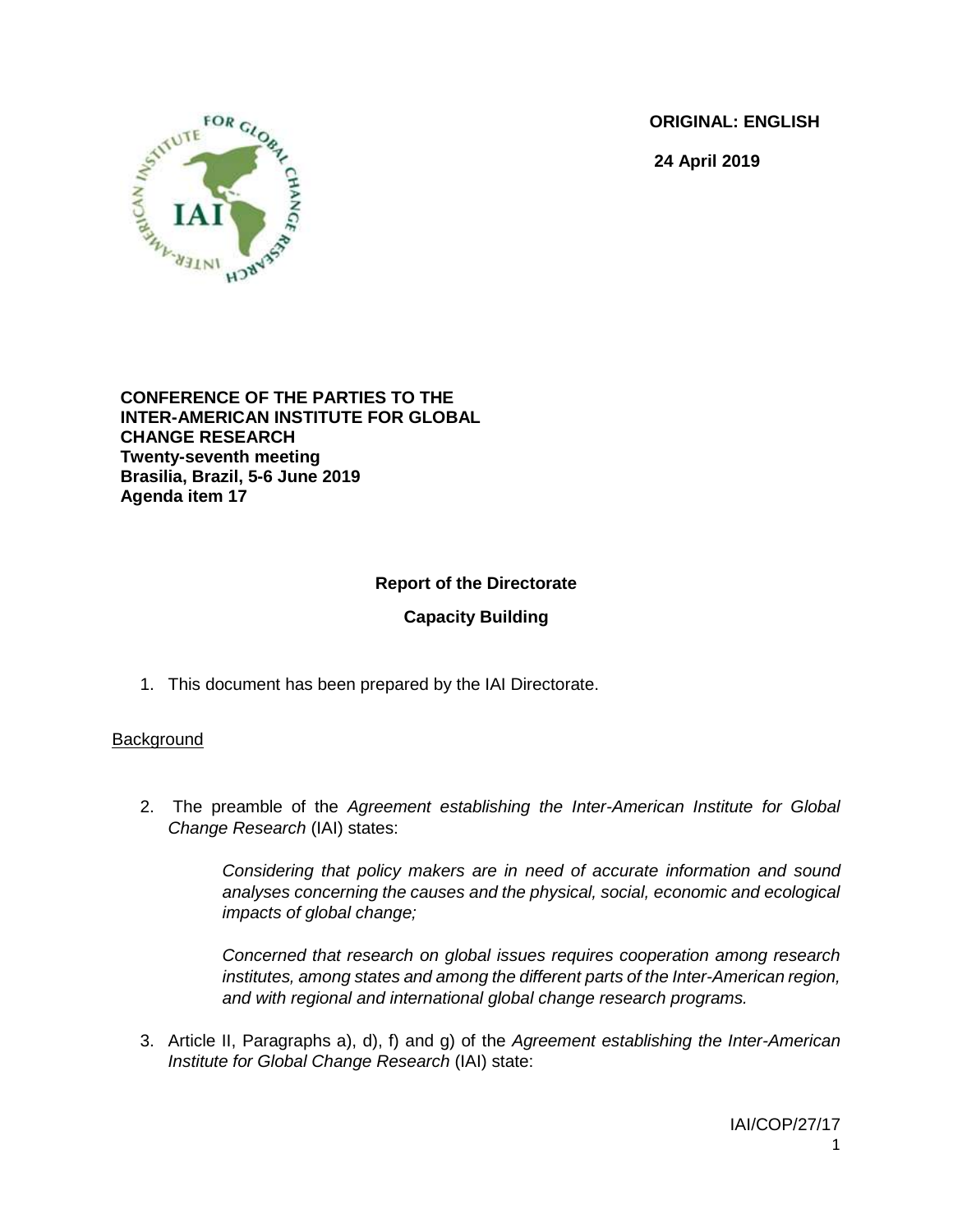a) Promote regional cooperation for interdisciplinary research on aspects of *global change related to the sciences of the earth, ocean, atmosphere, and the environment and to social sciences, with particular attention to impacts on ecosystems and biodiversity, socio-economic impacts, and technologies and economic aspects associated with the mitigation of and adaptation to global change;*

*d) Improve the scientific and technical capabilities and research infrastructure of the States of the region by identifying and promoting the development of facilities*  for the *implementation of data management and by the scientific and technical training of professionals;*

*f) Improve public awareness and provide scientific information to government for the development of public policy relevant to global change;*

*g) Promote cooperation among the different research institutions of the region.*

4. The Conference of the Parties, at its 25th meeting (Bogota, 2017) adopted Decision XXV/25, Enhancing activity of IAI Member Country Representatives which states:

> *The CoP encourages proactive participation by country representatives in IAI meetings, reporting on IAI research project results in their countries, and working for the timely payment of country contributions.*

- 5. The Conference of the Parties, at its 26th meeting (Antigua, 2018), adopted Decision XXVI/27, which states:
	- The IAI Directorate is instructed to continue the development of capacity building programs and activities for professionals from the Americas; to engage with strategic partners, and support Parties by providing training in areas of national and regional interest, subject to the availability of external financial resources.
- 6. The same meeting adopted Decision XXVI/28, which states:

*The IAI Directorate is instructed to develop a new Seed Grant Program associated with the Professional Development Seminars to be implemented in 2019-2020, subject to the availability of external financial resources.*

7. CoP-26 also adopted Decision XXVI/29, which states:

*The IAI Directorate is instructed to develop the IAI Science and Technology Policy Fellowships Program and submit it to the 27th meeting of the Conference of the Parties for review and possible adoption, subject to the availability of external financial resources.*

8. Finally, CoP-26 adopted Decision XXVI/30, which states: *The IAI Directorate is instructed to invite Parties to participate in the IAI Research Internship Program as research host organizations and report back at the 27th meeting of the Conference of the Parties.*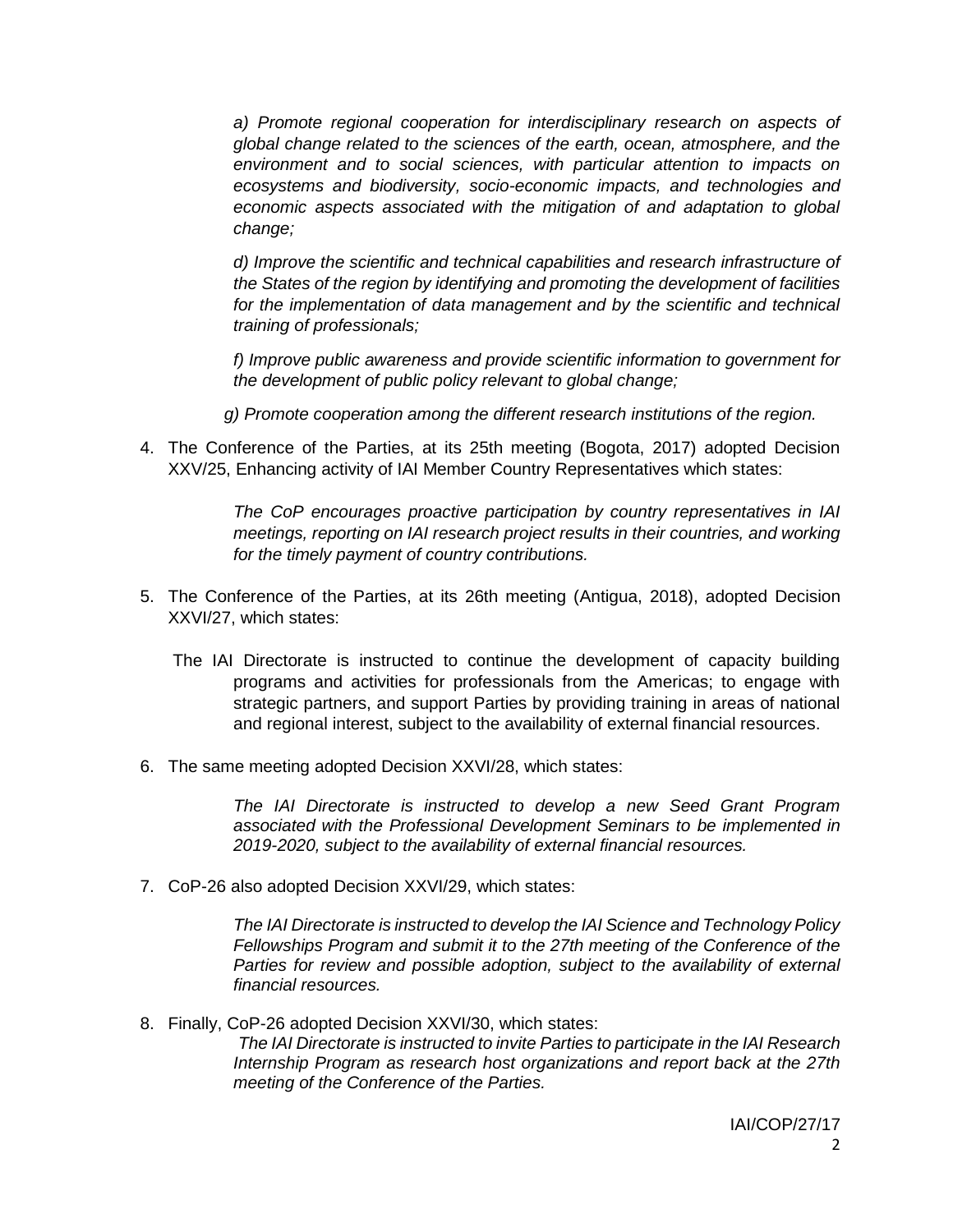## Introduction

 $\overline{a}$ 

9. Chapter 4, *Capacity Building: Detailed Findings and Recommendations of the Report of the External Review Committee Assessment of the Inter-American Institute for Global Change Research<sup>1</sup>* states:

> *Finding 1: There is strong evidence that IAI capacity building activities are some of the most valuable contributions that the Institute has made to both science and society in the Americas. The IAI Directorate has employed a variety of approaches to capacity building, including short courses, workshops, and apprenticeships.*

> *Recommendation 1: Continue to offer a broad range of capacity-building activities, including developing additional innovative approaches such as apprenticeships with government agencies, NGOS, and industry to broaden the range of opportunities for IAI-trained graduates.*

- 10. In support of the above, during the intersessional period of CoP-26 (Antigua, 2018) and CoP-27 (Brasilia, 2019), a broad range of capacity-building activities was developed by the Directorate. These activities contributed to the training of graduate students, scientists, policy makers, and other professionals from IAI Parties in many areas, including, but not limited to, inter and transdisciplinary approaches, science diplomacy, networking building, and science-policy collaboration, among others.
- 11. Many of these activities should also be understood as part of the IAI Directorate's,strategic effort to enhance participation of Parties in IAI programs and to increase membership in the IAI.

Capacity building in Science Diplomacy and in inter and transdisciplinary approaches to integrating policy and science

12. The Directorate engaged in a partnership with the Oceanographic Institute of the University of São Paulo (IOUSP), the Institute of Advanced Studies (IEA/USP), with the support of INterdisciplinary CLimate INvestigation cEnter (INCLINE) and the Brazilian Network for Monitoring Coastal Benthic Habitats for the development of the *The São Paulo* 

<sup>1</sup> American Association for the Advancement of Science Chapter 4, *Capacity Building: Detailed Findings and Recommendations. Report of the External Review Committee Assessment of the Inter-American Institute for Global Change Research*. Washington, D.C*.* International Office, 2007. http://www.iai.int/wp-content/uploads/2013/10/aaas\_IAIreport\_0607.pdf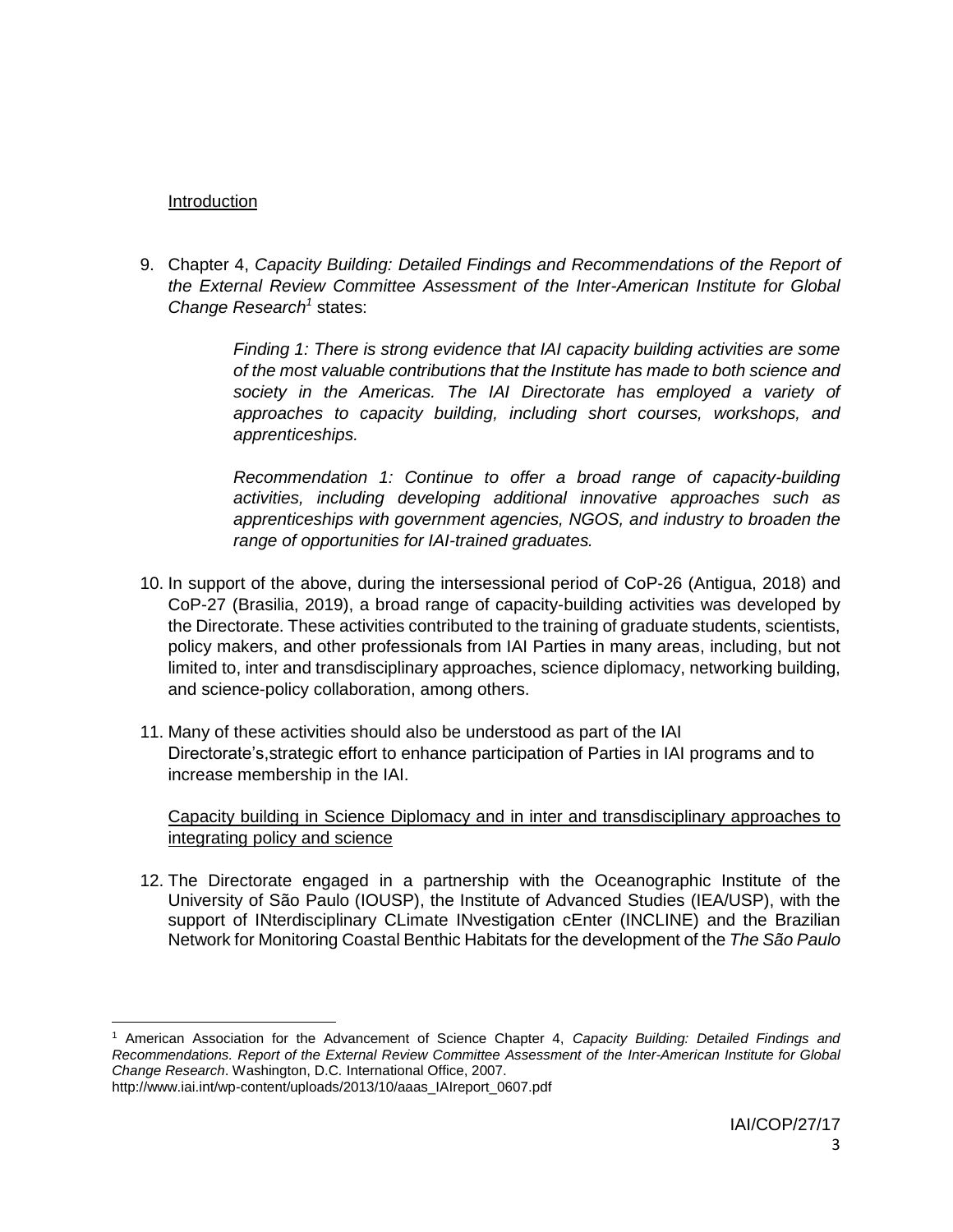School of Advanced Science on Ocean Interdisciplinary Research and Governance<sup>2</sup>, which was held 13 to 25 August 2018 in São Paulo, Brazil. The School highlights include:

- The School was led by an IAI Collaborative Research Network (CRN) investigator from IOUSP. Other CRN scientists served as lecturers and presented scientific findings from their IAI projects.

- The focal point from Argentina, Directorate staff, and high-level government officials from Brazil, Canada, El Salvador and UNESCO participated as speakers and shared their experience in the science-policy interface.

- 109 graduate students from 22 countries from the Americas, Europe, Africa, Asia, and Oceania participated in this School. In addition, the School had 1106 webinar entries.

- Participants visited Baixada Santista, a metropolitan coastal region in the state of São Paulo formed by 9 cities – where the group observed the Santos canal (which drains wastewater from the city to the ocean). The group also discussed the effects of coastal erosion that is taking place in Ilha Porchat at the city of São Vicente.

- Diversification of IAI funding sources. The School was funded by th[e São Paulo Research](http://www.fapesp.br/en/)  [Foundation \(FAPESP\)](http://www.fapesp.br/en/) with resources of approximately US\$ 210,000.

-The School had an important news coverage with articles published in two of the most important economic newspaper (Valor Economico) and magazine (Exame) in Brazil.

- Finally, a few testimonies from the participants and the School leader: "*The School was important to understand how to apply knowledge in practice"*, said Francisco Soto from the Technical University Federico Santa Maria, Chile. *This event opened my mind to other points of view. It exceeded my expectations*", said Pedro Marques from the Federal University of South Bahia, Brazil. Talking about the many aspects in which the School was enriching, he added: "*The School was an opportunity to get to know other programs, participate and grow professionally*".

- The event also provided an excellent networking opportunity for all participants, resulting in plans for project collaboration: "*Students worked very intensively, looking for connections among the most varied areas in the marine sciences*", said Alexander Turra, the Brazilian coordinator of the School. A concrete example of such connections was provided by the participant Pedro Marques: "*I made new partnerships for future projects like an exchange program in Canada.*"

13. The IAI Directorate is organizing an international seminar and graduate course titled *Integrating Global Change knowledge to decision-making processes: a transdisciplinary approach* from 8-14 September 2019 in Santa Fe, Argentina. The aim of this course is to contribute to the development of an inter and transdisciplinary academic curriculum for a master and doctoral program. In addition, the event will address several topics of global change sciences that are of socioeconomic relevance for the La Plata Basin. It will provide training not only to young scientists and students, but also to professionals from the agriculture, water resources, disaster risk reduction, from the public and private sectors from Argentina, Bolivia, Brazil, Paraguay and Uruguay. The course will be hosted by the School of Engineering and Water Sciences of the Universidad Nacional del Litoral (FICH/UNL). Other collaborators are the World Meteorological Organization (WMO), the La Plata Basin Intergovernmental Committee (CIC), the Argentine Association of Regional Consortiums of Agricultural Experimentation (AACREA), and the government of the city and province of Santa Fe.

l

<sup>2</sup> For more information, access the School webpage at: http://www.iai.int/en/capacity-building/detail/sao-paulo-schoolof-advanced-science-on-ocean-interdisciplinary-research-and-governance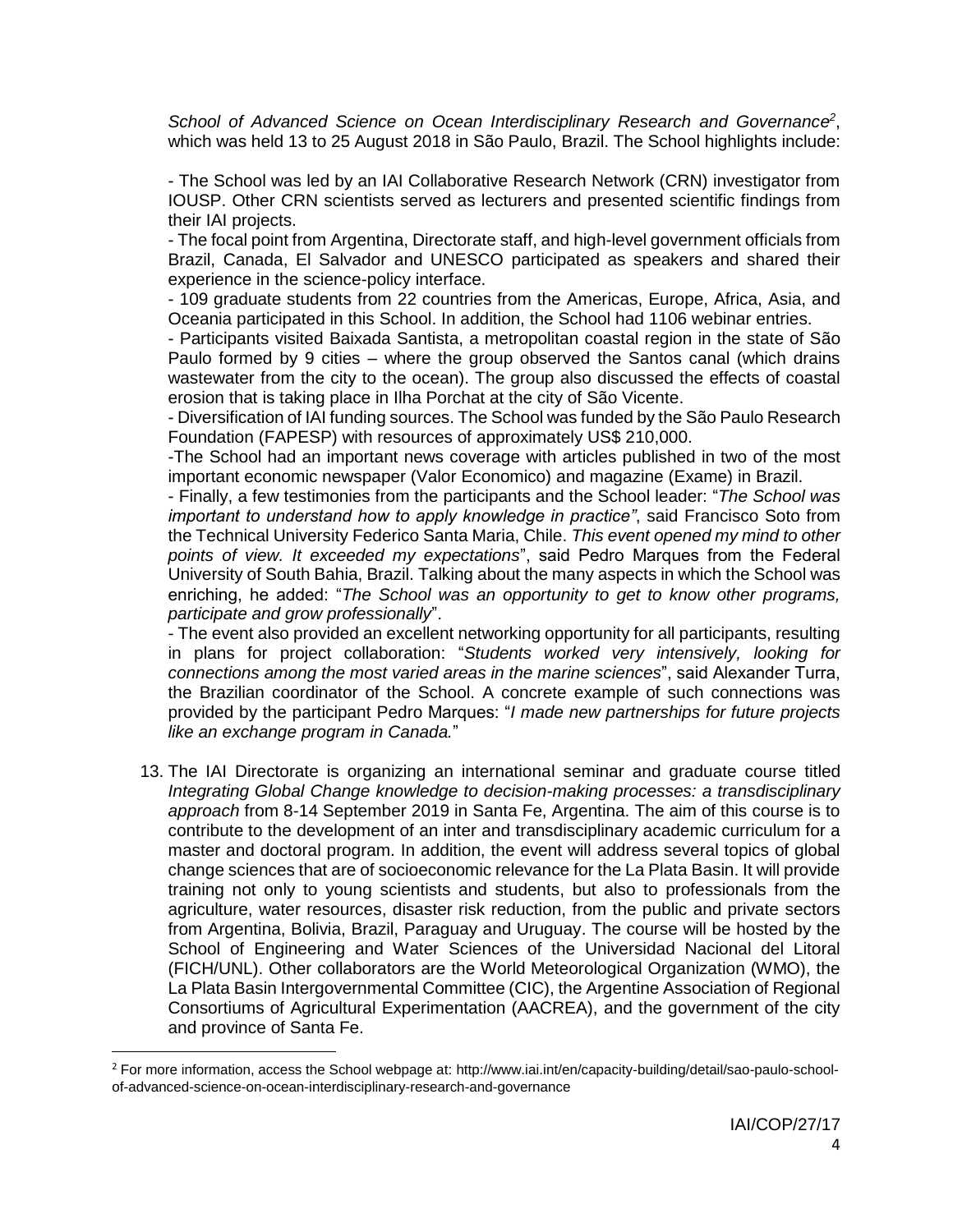- 14. As part of the celebrations of the UNL 100th anniversary in 2019, on 12 September, the Directorate and UNL will hold a Forum on *Building a dialogue between Science and Policy in the framework of Global Change*. The event will be open to scientists, decision-makers and representatives from the public and private sector and will serve as a venue for reflection and dialogue about the challenges, opportunities and lessons learned in the communication between science and policy. It will also discuss ideas to strengthen the collaboration among several actors and provide insights to support the design of sustainable policies. In the development of these events, the IAI held a planning meeting with members of the course and forum steering committee. This meeting was held at Argentina's Ministry of Science, Technology and Productive Innovation and hosted by Argentina's focal point to the IAI.
- 15. The Conference of the Parties, at its 26<sup>th</sup> meeting (Antigua, 2018), adopted Decision XXVI/13 which invited the American Association for the Advancement of Science (AAAS) to become an Associate of the Institute. Additionally, through Decision XXVI/16, the Conference of the Parties instructed the IAI Directorate to draft an invitation to AAAS to become an Associate of the Institute and prepare an Agreement of Association. On 14 September 2018, during the AAAS fourth annual science diplomacy conference, Science Diplomacy 2018, in Washington, DC, the IAI and AAAs signed a Memorandum of Understanding (MoU), which outlines activities and issues to be jointly addressed by both organizations, particularly activities related to science-diplomacy. Since the signing of the MoU several activities have been developed by the IAI and AAAS. Some examples are as follow.
- 16. The Directorate participated as a guest lecturer in the AAAS workshop on *Science Diplomacy and Leadership* (25-29 June 2018 in Washington, DC). The course program was an immersion experience in the science diplomacy ecosystem of Washington D.C., combining academic lectures, field visits, professional development workshops, networking opportunities and leadership training. This was the third AAAS Science Diplomacy course that the IAI was invited to present its science diplomacy work in the Americas.
- 17. At the *AAAS fourth annual Science Diplomacy Conference 2018*, on 14 September 2018, the Directorate participated in a panel titled *Strengthening Ties, Strengthening Global Policy Marking: Mechanisms in the Americas* with distinguished speakers, such as Mona Nemer, Chief Science Advisor, Government of Canada; Aisha Jones, Executive Director, Biotech R&D Institute of Jamaica; and Rita Colwell, Distinguished University Professor, University of Maryland and Johns Hopkins University Bloomberg School of Public Health, former AAAS president and former director of the US National Science Foundation.
- 18. In reply to a request from the government of Panama in January 2018, the Directorate partnered with AAAS and Panama's focal point, the Secretaría Nacional de Ciencia y Tecnología e Innovación (SENACYT) and organized a *Science and Diplomacy Workshop*. The event was held 17-19 October 2018 in Panama City. The workshop promoted an exchange of knowledge and experiences among scientists, managers and other experts and leaders from Panama and the Latin American Region, on various themes associated with global changes, i.e. health, energy, climate change, water, etc. Workshop highlights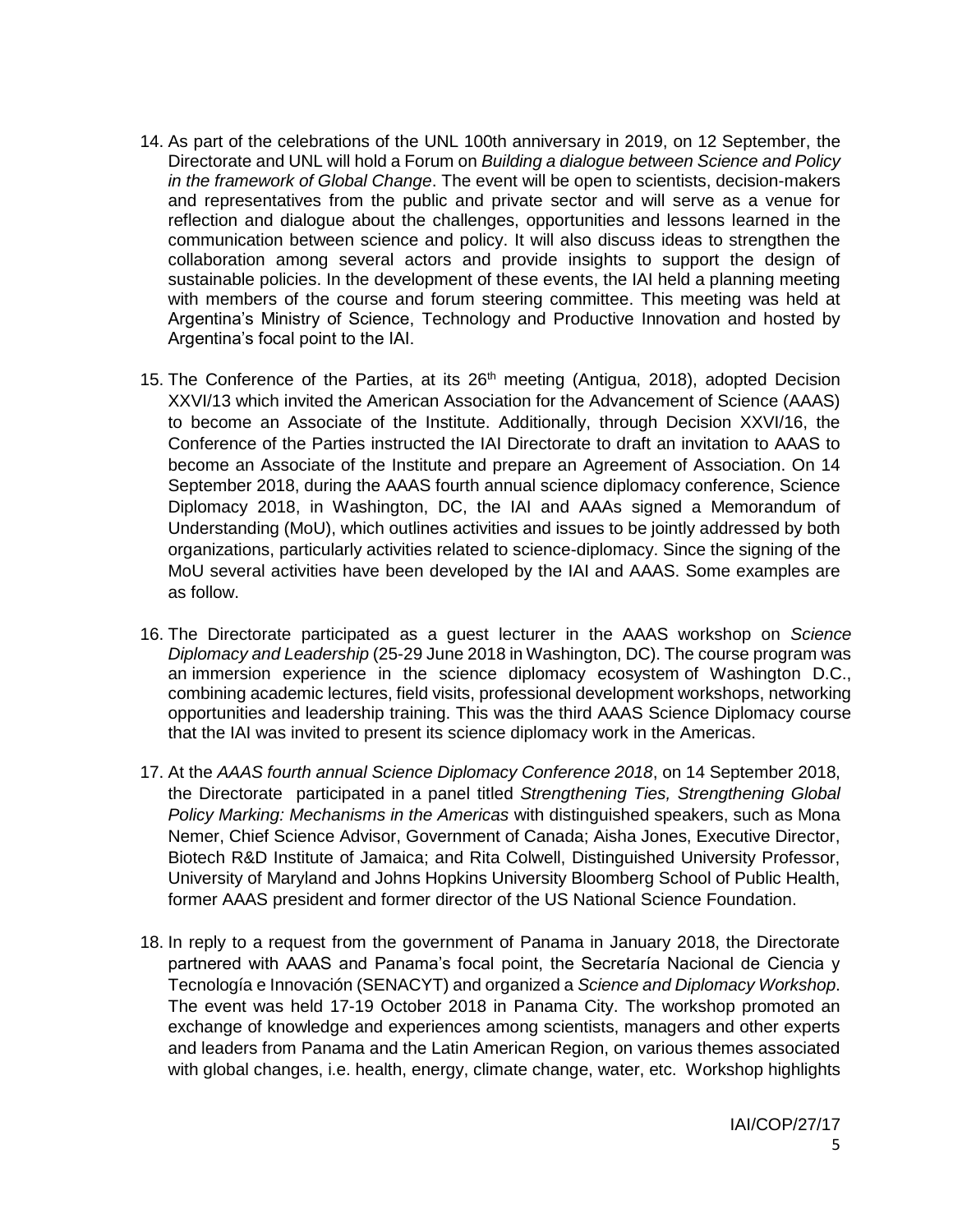also included:

l

- A gathering of over 30 scientists, diplomats and policy makers from nine Latin American countries, who came together to discuss strategies and experiences implementing science diplomacy in the region.

- Participants shared past experiences with science diplomacy (both successes and challenges) and exchanged ideas to build regional, collaborative science diplomacy networks.

-The workshop information will contribute to support the development of Panama's government new Science Diplomacy strategy led by the Ministry of Foreign Affairs and SENACYT.

- This activity enhanced the participation of professionals, from IAI Parties and non-Parties in Central America and Spanish speaking nations in the Caribbean in IAI activities<sup>3</sup>.

- 19. In addition, the IAI Directorate was also invited to participate in the session titled *Embedding Science and Technology in International Relations Education and Diplomatic Training* at the AAAS 2019 Annual meeting, on 16 February 2019, in Washington DC. IAI focal points from Guatemala, Aldo López; Panama, Milagro Mainieri; and the United States, Paul Filmer participated in this session along with IAI Directorate staff. The event gathered professionals from foreign ministries, diplomatic academies, universities with international programs, and multilateral organizations to discuss approaches to incorporating science in diplomatic training.
- 20. The Director of the Science and Technology Policy Fellowships at AAAS, Jennifer Pearl, is a member of the Directorate's working group to develop the IAI Science, Technology, Policy (STeP) Fellowship Program (see item 34 of this report). AAAS experience and expertise in this area will be a great contribution to the IAI program. Moreover, networking opportunities to be developed between the AAAS and the IAI fellows will enhance further collaboration in the science-policy arena of future professionals in Latin America and the Caribbean with the USA.
- 21. The Directorate's proposal to hold a session titled *Sustainable Cities: the construction of operational approaches for Latin America* at the Latin America and the Caribbean Open Forum for Sciences - CILAC 2018 was selected as one thematic session of the Forum. The session led by Directorate staff and vice-chair of IPCC working group II, Roberto Sánchez-Rodríguez, was held on 22 October 2018 in Panama City. The session addressed four central themes of an operational agenda for sustainable cities in Latin America: 1) conceptual and methodological frameworks for the construction of operational approaches for sustainable urban development in Latin America; 2) lessons learned at international and regional level for urban sustainability; 3) the institutional, governance and financial dimension for the construction of sustainable cities; and, 4) the Sustainable Development Goals in the construction of a new sustainable urban agenda in Latin America. Another goal was to facilitate national and local dialogues on sustainable urban development, with

<sup>&</sup>lt;sup>3</sup> For more information, access the Workshop webpage at: http://www.iai.int/en/capacity-building/detail/taller-dediplomacia-cientifica-2018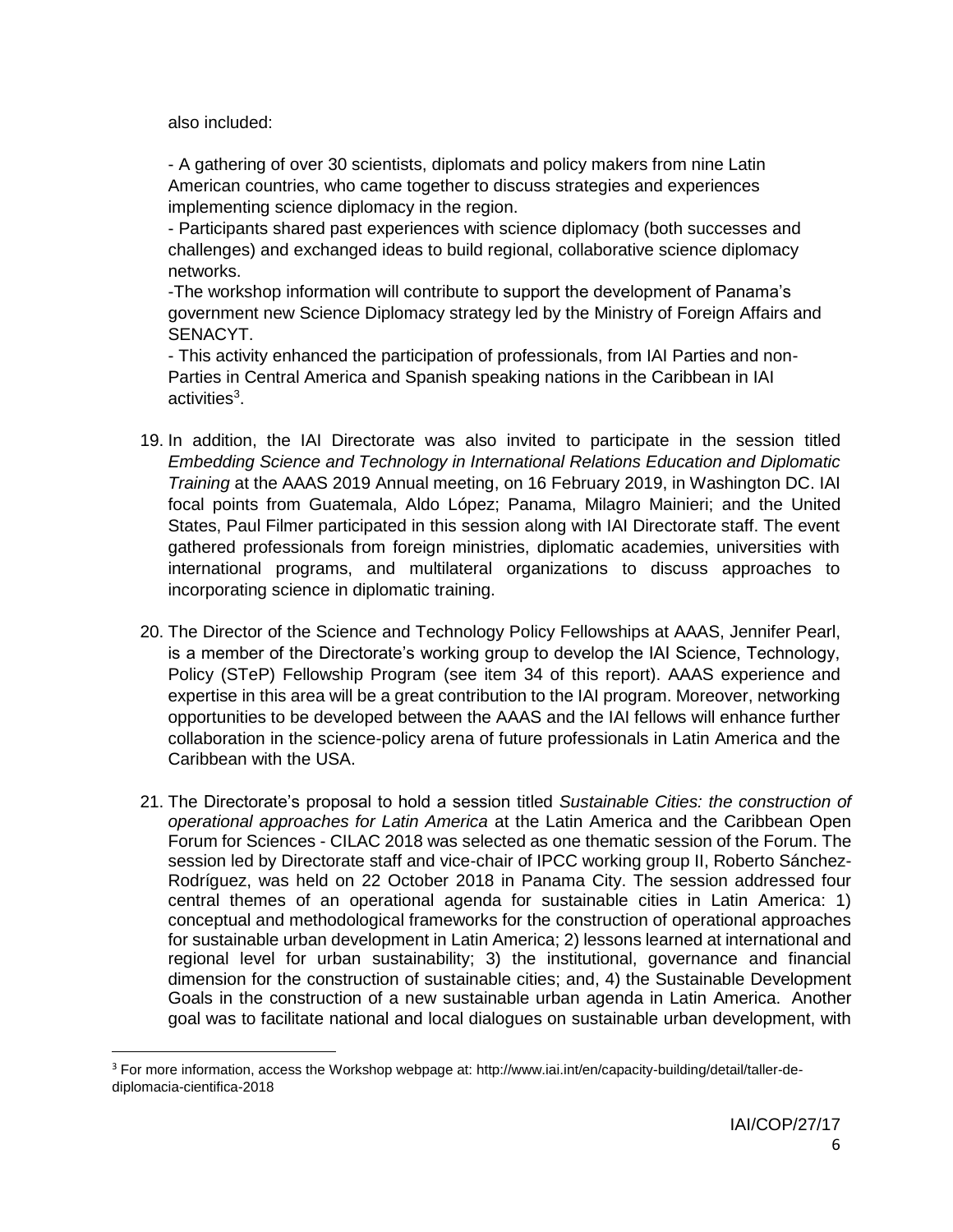concrete examples, like the case of Panama City, which was presented by the mayor of Panama's capital city. The session was attended by CILAC forum participants, particularly stakeholders, such as urban planners, decision makers from the public and private sector, scientists, and international organization representatives<sup>4</sup>.

- 22. The Directorate was invited to participate in an event organized by BHP Minerals Americas, on 3 April 2019, in San Pedro de Atacama, Chile. The event was the company's official launch of the *Indigenous Peoples Plan* for fiscal years 2019-2023, which includes four working areas: Governance; Social and Cultural Support; Public Participation; and, Economic Empowerment. The Directorate staff interacted with representatives from Chile's indigenous communities, BHP directors and other professionals. It was an opportunity to discuss the challenges and opportunities related to the collaboration between these communities and the public-private-local communities dialogue concerning territory, the environment, socio-economic development and governance. Investigators from Chile's Fundación Dialogos para la Naturaleza, who participated in an IAI Seed Grant project proposal in 2017-2018, are currently leading a governance project in San Pedro de Atacama funded by BHP. This group is working with the Directorate staff in the Governance lab initiative (see item 38 of this report, under fundraising initiatives – capacity building).
- 23. During the intersessional period of CoP-26 (Antigua, 2018), the Directorate developed and strengthened partnerships and collaboration with other international organizations, development banks and other programs.
- 24. The Conference of the Parties, at its 26th meeting (Antigua, 2018), adopted Decision XXVI/34 which instructed the IAI Directorate to initiate discussions with the Organization of American States with a view to establish a Memorandum of Understanding to strengthen collaboration and joint activities and research related to global change in the Americas.
- 25. On 19 March 2019, during an OAS session on strengthening the link between science and policy to enhance cooperation in integrated management of water resources, to celebrate World Water Day 2019, the IAI and the OAS signed a Memorandum of Understanding<sup>5</sup>. The agreement establishes a framework for cooperation mechanisms to provide stronger scientific contributions to policy responses and to build human and institutions capacities to support sustainable development in the Americas. The IAI Executive Director presented the work of the Institute to twenty-eight OAS member state delegations which attended the session. IAI Directorate staff also held conversations with representatives from Central America and the Caribbean region which are States not Parties to encourage ratification of the Agreement.
- 26. Since the signing of the MoU several joint activities are being planned by both organizations, especially in Central America and the Caribbean. These activities would aim to introduce the work of the IAI to States not Parties, encourage membership, promote

 $\overline{\phantom{a}}$ 

<sup>4</sup> For more information, access the thematic session webpage at: http://www.iai.int/en/capacity-building/detail/cilac-2018-sesi%C3%B3n-tem%C3%A1tica-%E2%80%9Cciudades-sostenibles-la-construcci%C3%B3n-de-enfoquesoperativos-para-am%C3%A9rica

<sup>5</sup> More information on this topic is available in in CoP-27 document no. 18a, *Decision XXVI/34: Memorandum of Understanding with the Organization of American States*.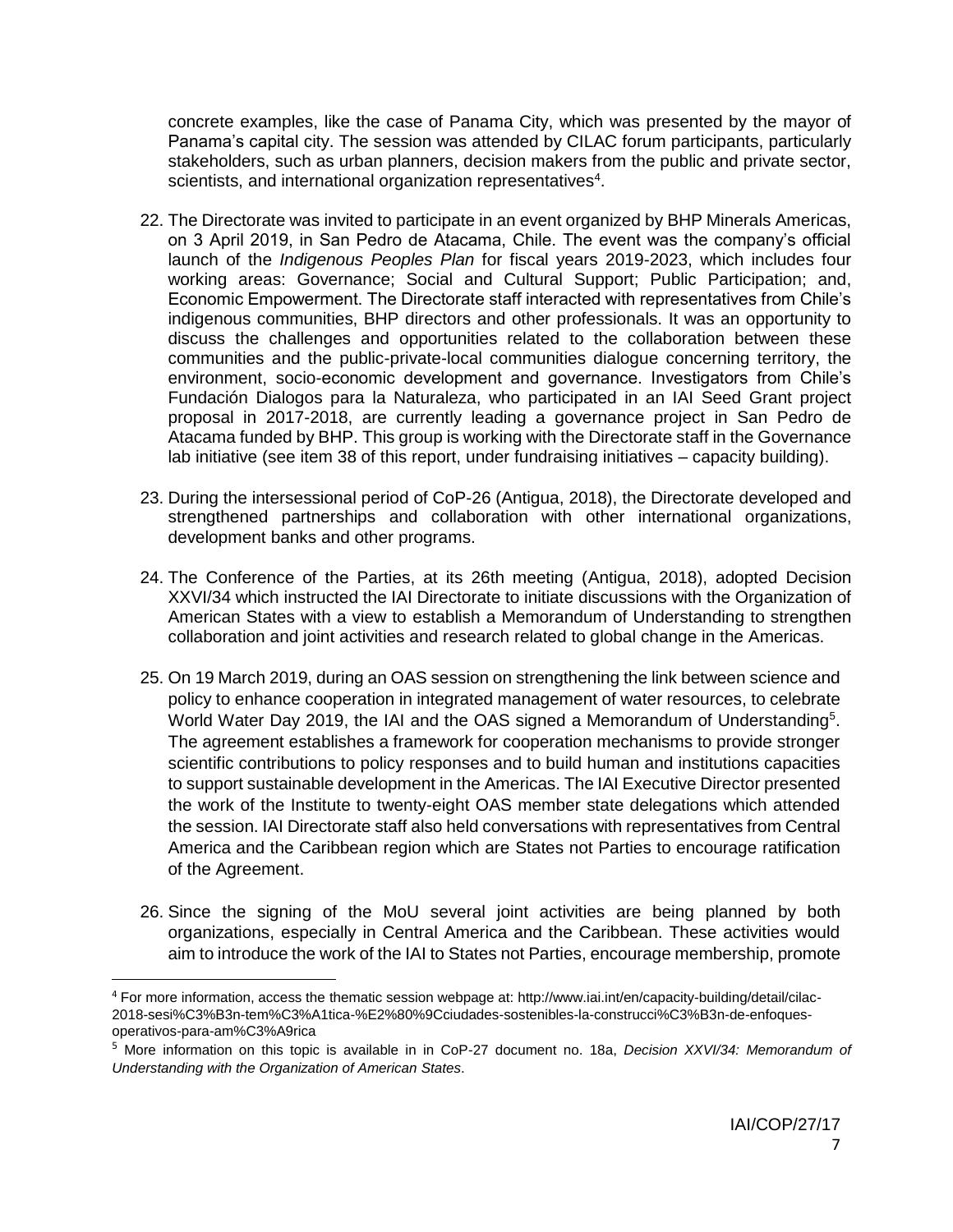the development of global change science and its applications to support policy processes, and leverage financial resources and fundraising with OAS donors agencies interested in supporting IAI-OAS capacity building, science and policy initiatives.

- 27. At the time of writing this report, OAS, IAI Directorate, and Belmont Forum Secretariat staff are jointly planning a *Regional Workshop on Drought in the Central American Dry Corridor: Prevention and Preparedness Actions before the Consequences of anomalous conditions associated with the El Niño* event to be held in Tegucigalpa, Honduras in 2019.
- 28. Brazil focal point Jean Ometto, and the IAI Directorate staff, participated as lecturers in the *AmeriGEOSS Week 2018 International Cooperation Session* on 10 August 2018 in Sao Jose dos Campos, Brazil. Lecturers presented the work of the IAI in science and in capacity building, as well as the opportunities created by the Collaborative Research Network program in supporting interdisciplinary regional science networks across the Americas.
- 29. The Directorate participated in the seventeenth Session of Regional Association III (RA III-17) of the World Meteorological Organization (WMO), which was held from 21 to 23 November 2018 in Santiago, Chile. Several IAI focal point institutions participated in this event from Costa Rica, Peru and Uruguay. As a result, the IAI was considered a key organization to collaborate with WMO and the National Meteorological and Hydrological Services to strengthen research, capacities and services in the region. This collaboration was documented in the WMO official decision of the AR III-17 meeting under "Scaling up effective partnerships"<sup>6</sup>. Consequently, the Director of the WMO Americas, Julian Báez, visited the IAI Directorate on 12 March 2019 to invite the IAI to sign a Memorandum of Understanding with WMO. At the time of writing this report WMO and IAI are preparing the MoU, which should be signed in the coming months.
- 30. At the time of writing this report, the Directorate has been invited to participate in the meeting of the Inter-American Development Bank project titled *Design and initial implementation of a drought information system (monitoring, prediction, preparation and mitigation of impacts) for southern South America - SISA*<sup>7</sup> . The aim of the project is to build a drought information system for the South of South America (SAS in Spanish) with two main objectives: 1) to contribute to the reduction of the economic, social and environmental impacts that droughts have on agricultural production and hydroelectric generation in SAS, and, 2) to improve the governance of risk management associated with droughts, contributing to the collective development of national policies. The leading entity is the National Meteorological Service of the Argentine Republic (SMN), representing the Regional Climate Centre for southern South America (CRC-SAS),

 $\overline{a}$ 

<sup>6</sup> For more information see *WMO-No.1228 Regional Association III (South America) Abridged Final Report of the Seventeenth Session, decision 20, page 104; RA – III 17-d03-6(2)-Partnerships – and – cooperation – approved\_en at webpage[: http://meetings.wmo.int/RA-III-17/English/Forms/AllItems.aspx?RootFolder=%2FRA-III-](http://meetings.wmo.int/RA-III-17/English/Forms/AllItems.aspx?RootFolder=%2FRA-III-17%2FEnglish%2F2%2E%20PROVISIONAL%20REPORT%20%28Approved%20documents%29&FolderCTID=0x0120002A00776CBAAA734881C79A95BFC9F77C&View=%7B45CE9C55-231D-4E8C-B56E-B32D0E0F9059%7D)[17%2FEnglish%2F2%2E%20PROVISIONAL%20REPORT%20%28Approved%20documents%29&FolderCTID=0x01](http://meetings.wmo.int/RA-III-17/English/Forms/AllItems.aspx?RootFolder=%2FRA-III-17%2FEnglish%2F2%2E%20PROVISIONAL%20REPORT%20%28Approved%20documents%29&FolderCTID=0x0120002A00776CBAAA734881C79A95BFC9F77C&View=%7B45CE9C55-231D-4E8C-B56E-B32D0E0F9059%7D) [20002A00776CBAAA734881C79A95BFC9F77C&View=%7B45CE9C55-231D-4E8C-B56E-B32D0E0F9059%7D](http://meetings.wmo.int/RA-III-17/English/Forms/AllItems.aspx?RootFolder=%2FRA-III-17%2FEnglish%2F2%2E%20PROVISIONAL%20REPORT%20%28Approved%20documents%29&FolderCTID=0x0120002A00776CBAAA734881C79A95BFC9F77C&View=%7B45CE9C55-231D-4E8C-B56E-B32D0E0F9059%7D)*

 $7$  For more information, access the project webpage at: https://www.iadb.org/en/project/RG-T3308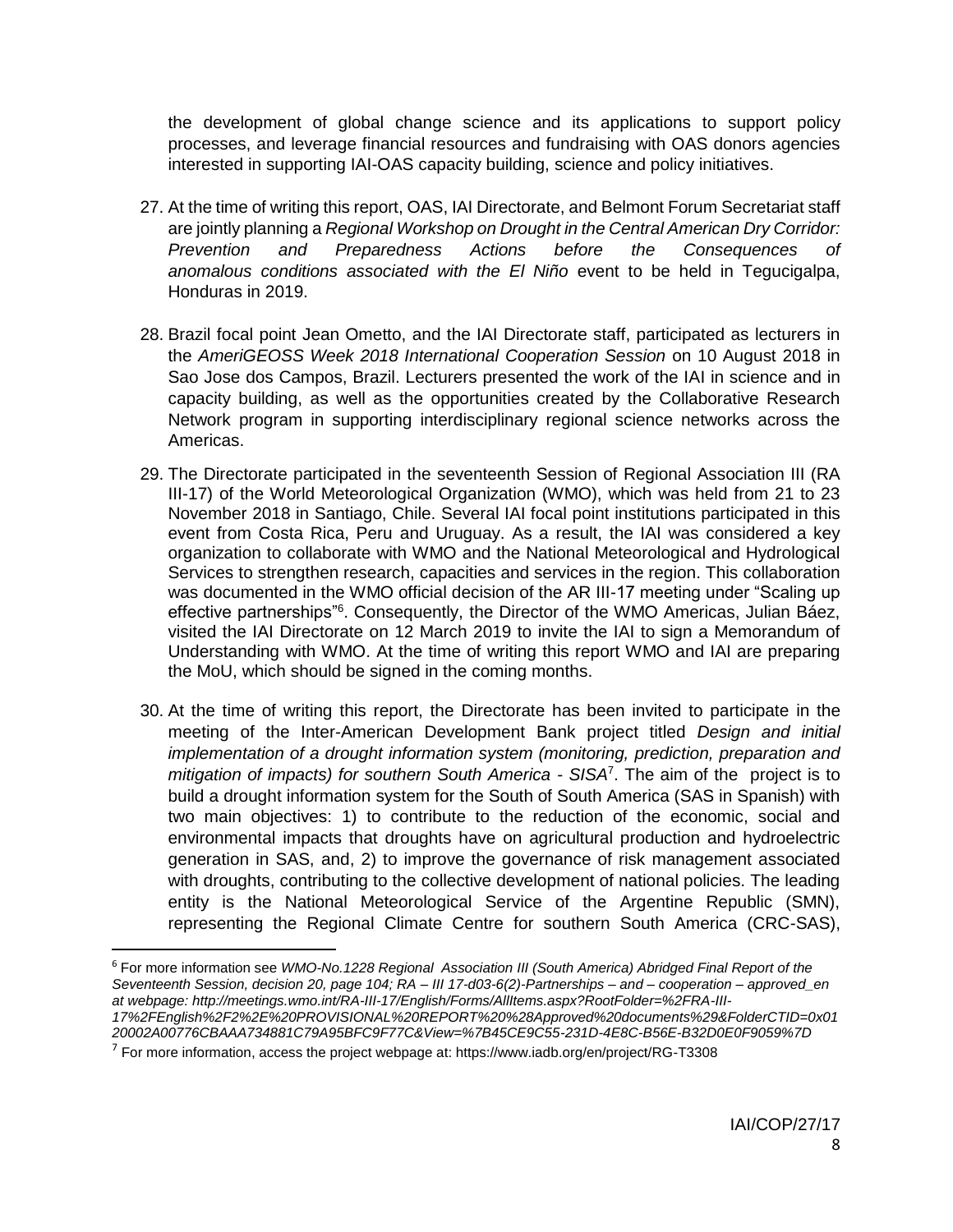composed of multiple institutions, such as the meteorological services, agriculture extension services, and other research and policy organizations from Argentina, Bolivia, Brazil, Chile, Paraguay and Uruguay. The meeting will be held from 24 to 25 April 2019 in Asuncion, Paraguay.

### Fundraising initiatives (Capacity Building)

 $\overline{\phantom{a}}$ 

- 31. In support of Decision XXVI/27, in August 2018, the Directorate and the Institute of Biology/State University of Campinas (IB/UNICAMP), the Brazilian Platform on Biodiversity and Ecosystem Services (BPBES) submitted a proposal to hold a *São Paulo School of Advanced Science on Scenarios and Modelling on Biodiversity and Ecosystem Services to Support Human Well-Being (SPSAS Scenarios)*. 8
- 32. The IB/UNICAMP IAI proposal was approved for funding by FAPESP and the School will take place 1-14 July 2018 in São Pedro, Brazil. Over 100 graduate students and natural resources managers, from all over the world, will participate in this event. Young scientists and leading experts in the field will discuss the complexity of current changes in biodiversity and ecosystem services and the use of scenarios and modelling that has become not only a top research priority, but also an indispensable tool for decision making. The School is led by SAC member, Carlos Joly, from UNICAMP. Other collaborators are the Center for Environmental Studies and Research (NEPAM/UNICAMP), the Bioscience Institute/ University of São Paulo, the National Institute of Space Research (INPE) and the BIOTA-FAPESP Program.
- 33. At the time of writing this report, the Directorate is supporting the Intergovernmental Panel on Biodiversity and Ecosystem Services (IBPES) capacity-building task force in the organization of the *IPBES Youth Workshop* from 27 to 28 June 2019 in São Pedro, Brazil. The workshop will be held back to with the "*São Paulo School of Advanced Science on Scenarios and Modelling on Biodiversity and Ecosystem Services to Support Human Well-Being.* It is organized in collaboration with the IPBES expert group on scenarios and models, the Norwegian Environment Agency, the Brazilian Platform on biodiversity and ecosystem services (BPBES), the São Paulo Research Foundation's Research programme on Biodiversity, Characterisation, Conservation, Restoration and Sustainable Use (BIOTA-FAPESP) and the International Institute for Sustainability. The workshop is funded by the Norwegian Environment Agency. The IAI Directorate will recommend earlycareer professionals from Latin America and the Caribbean to participate in the workshop. Participants nominated by the IAI Directorate will receive travel support from IBPES to participate in the workshop<sup>9</sup>.

<sup>8</sup> For more information, access the School webpage at: http://www.iai.int/en/capacity-building/detail/sao-paulo-schoolscenarios.

<sup>9</sup> See Notification no. IAIUYDIR/2019/008, *Invitation to Parties to nominate early-career professionals and practitioners to participate in the IPBES Youth Workshop.*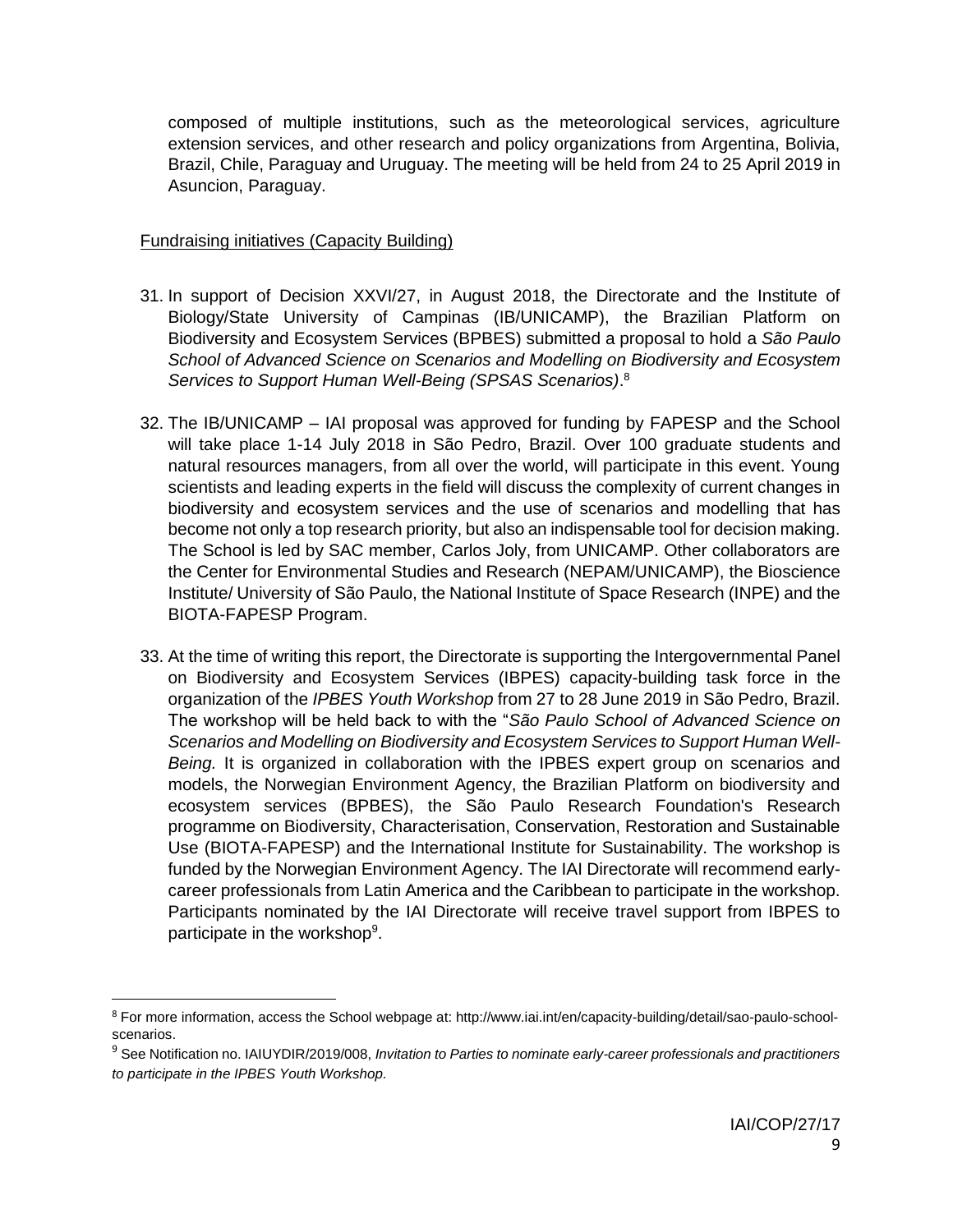- 34. In support of Decision XXVI/29, at the time of writing, the Directorate is developing the IAI Science, Technology, Policy Fellowship Program (STeP Fellowship Program) and its implementation plan. The Directorate is grateful for the support of the STeP Fellowship Program working group, which has been established to provide advice on the development of the program. The group is composed of members of the SAC, SPAC, a representative from AAAS, and may also include representatives from Parties<sup>10</sup>. The Directorate wishes to acknowledge the support from the US National Science Foundation which made this initiative possible.
- 35. With regards to decision XXVI/28, in September 2018, the IAI Directorate submitted a concept note titled *Innovative Climate Change Solutions to Reduce Risk and Vulnerability in Latin America and the Caribbean: The Science for Policy Action Program (SPAP)* to the KR Foundation. The program would support the development the Directorate's Seed Grant Program in 2019-2020. In early 2019, the Directorate was invited to submit a letter of intent based on the foundation's initial interest in the concept note. However, the foundation's feedback was that due to a very large number of applications this year it was unable to support the proposal at this time. The Directorate is now considering other potential donor agencies to request funding to support this program.
- 36. IAI Capacity Building Seed Grant Programs were implemented by the Directorate in the past with high impact and low cost. Seed Grant Programs included scientists and other professionals from all 19 Parties, from the civil society, and the public and private sectors. In addition, the program contributed to the development of transdisciplinary research networks and the training of young principal investigators who are currently leading the recently approved IAI projects under the Small Grants Program-Human Wellbeing (SGP-HW 2019-2020).
- 37. At the time of writing, the Directorate is collaborating with the Belmont Forum and representatives from government agencies and universities in the Andes to hold a *Professional Development Seminar on Climate, Environment and Health* in 2020. The Directorate will encourage the development of transdisciplinary research teams to propose Seed Grant research projects, which will be implemented subject to the availability of external resources. Seed Grant teams would be further encouraged to compete for external grant funding and participate in the Belmont Forum Collaborative Research Action (CRA) on Climate, Environment and Health.
- 38. The Directorate is collaborating with experts from the Latin American Research Center at the University of Calgary, Canada, and the Fundación Dialogos para la Naturaleza, Chile, to launch a Collaborative Territorial Governance Laboratory (CTGL). The Laboratory would support research, capacity building, science-policy conferences, through multiinstitutional and multi-sectorial dialogue with transdisciplinary approaches. The overarching goal of the CTGL is to address complex challenges, including meeting sustainable development goals, such as food and water security and their relationship with natural resources and extractive industries, among other areas of work. In January 2019,

l

<sup>10</sup> See Notification IAIUYDIR/2019/009, *Invitation to Parties to submit nominations for representatives to the IAI Science, Technology, Policy Fellowship Program working group*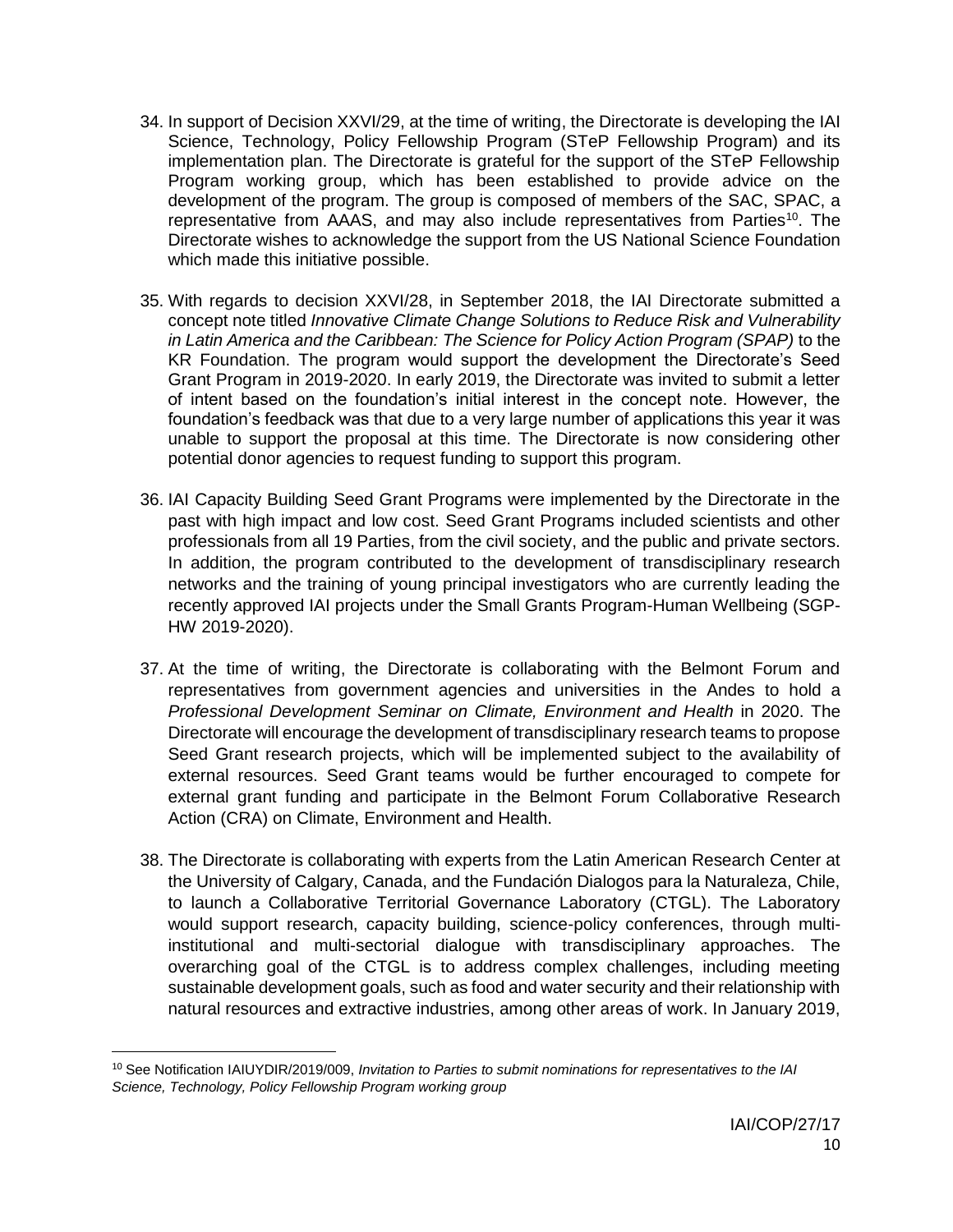the University of Calgary has submitted a proposal to the Calas Foundation in Mexico requesting funds to support the initial design of the Laboratory. In addition, the Fundación Dialogos para la Naturaleza has requested funds to BHP Minerals America to fund a case study of the CTGL in Chile.

- 39. The IAI Directorate participates in a research project proposal titled *Socio-hydrOlogical soURCES of migration flows* – SOURCES. The \$7 million euros proposal led by the Institute for Environmental Studies of the University of Amsterdam is a global initiative of a group of 20+ research, interational and government organizations, as well as NGOs. The proposal was submitted to the H2020 call on Climate change and migration of the European Commission in February 2019.
- 40. The Directorate staff met with Carlos H. de Brito Cruz, FAPESP science director, Jean Ometto, Brazil focal point and member of FAPESP climate and global change program, Carlos Joly, SAC member and coordinator of FAPESP Biota program, and Reynaldo Victoria, SAC chair and coordinator of the FAPESP climate and global change program on 14 August 2018. FAPESP and IAI representatives discussed opportunities for future science activities to be developed under the IAI-FAPESP agreement. In a follow up meeting on 9-10 October 2018, Drs. Joly and Victoria visited the IAI Directorate to develop a work plan with specific activities. The plan included potential FAPESP funding to support research fellows in the IAI Small Grant Program: SGP-HW, engagement of IAI investigators in projects funded by FAPESP, and themes and research groups for future FAPESP's Schools of Advance Sciences to be developed jointly with the Directorate.
- 41. On 14 August 2018, FAPESP representatives Carlos Joly and Reynaldo Victoria, and IAI Directorate staff met with Uruguay's National Agency for Research and Innovation (ANII) president, Fernando Brum, and the coordinator of cooperation, Laura di Giovanni. IAI and FAPESP representatives presented the work of the IAI, the ongoing collaboration between FAPESP and the IAI, and the collaboration with the Belmont Forum. IAI and FAPESP representatives discussed with ANII the potential benefits of an Inter-American funding mechanism to increase support for global change research.
- 42. During the intersessional period of CoP-26 (Antigua, 2018) the IAI Directorate hosted three undergraduate and graduate students from the University of Oregon (United States), the University of Michigan (United States), and Korea University (Korea) at the Directorate in Uruguay. Interns have learned about international environmental governance and the work of the IAI in its relations with Parties, preparation of institutional meetings - such as the Conference of the Parties - and the development of programmatic activities, such as training workshops, scientific meetings, etc. Internships have been funded by the Tinker Foundation Fieldwork Grant, the Christianson Grant, InterExchange Foundation, and the Korean Ministry of the Environment for International Environmental Expert Training Program.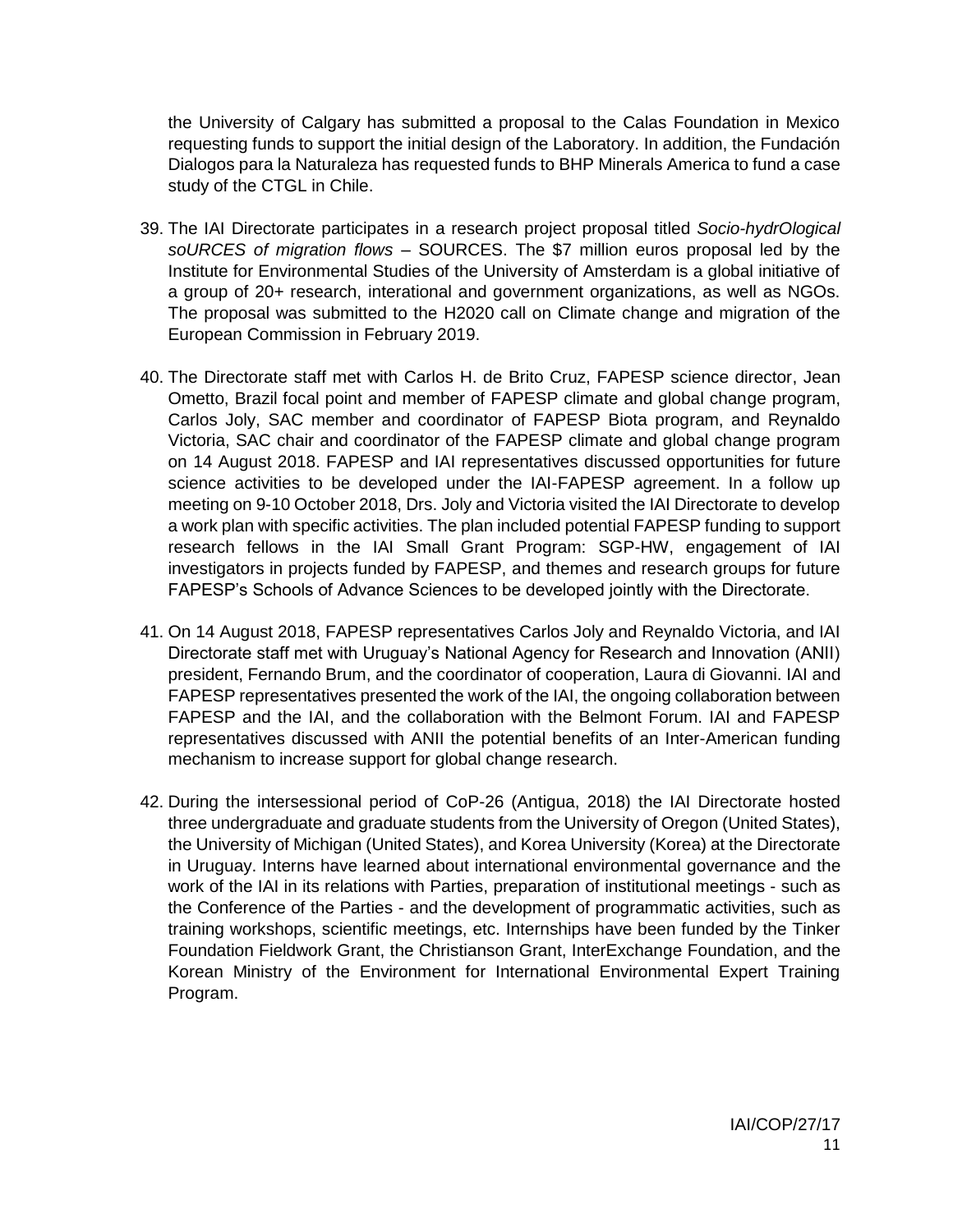#### Party representatives participation in IAI events

- 43. Argentina IAI focal point from the Ministry of Science, Technology, and Productive Innovation, Mariano Jordán, participated, as a speaker, in the *"The São Paulo School of Advanced Science on Ocean Interdisciplinary Research and Governance"*, which was held 13 to 25 August 2018 in São Paulo, Brazil. Moreover, Mariano Jordán also hosted the planning meeting of the IAI international seminar and graduate course titled *Integrating Global Change knowledge to decision-making processes: a transdisciplinary approach Forum on Building a dialogue between Science and Policy in the framework of Global Change* that will be held in September 2019 in Santa Fe, Argentina. The meeting was held 26 to 27 February 2019 in Buenos Aires, Argentina
- 44. Paraguay IAI focal point from the National University of Asuncion, Fernando Mendez, is a member on the steering committee of the IAI international seminar and graduate course titled *Integrating Global Change knowledge to decision-making processes: a transdisciplinary approach*" and *Forum on "Building a dialogue between Science and Policy in the framework of Global Change in the La Plata Basin region.*
- 45. Panama IAI focal points from the National Secretary of Science, Technology and Innovation, Milagro Mainieri and Luz Cruz, served as hosts and collaborators with the Directorate and AAAS in the *Science Diplomacy Workshop* for Central American scientists and policy makers. The course was held 17 to 19 October 2018 in Panama City, Panama.
- 46. Guatemala IAI focal point from the National Secretary of Science and Technology, Aldo López, participated in the SENACYT Panama-IAI-AAAS *Science Diplomacy Workshop* in Panama. Furthermore, the Guatemalan focal point also accompanied the Directorate staff in a meeting at the division of Sustainable Development of the Organization of American States (OAS) on 15 April 2018. The meeting discussed the activities of the Trifinio Acquifer project in Central America, which is managed by OAS.

## IAI Directorate staff meetings with Party representatives

- 47. During the 2018-2019 fiscal year, the Directorate staff visited and met with Party representatives from Argentina, Brazil, Canada, Chile, Guatemala, Mexico, Panama, Peru, the USA and Uruguay. The Directorate also met with the focal point from Colombia, virtually.
- 48. At the time of writing this report upcoming meetings have been scheduled with representatives from Ecuador and Paraguay. A face-to-face meeting with Colombia is also planned.

### Recommendation:

49. The Conference of the Parties is invited to encourage Parties to support the Directorate in the development of capacity building and science-policy activities on global change sciences that are relevant to national priorities. The Directorate would welcome the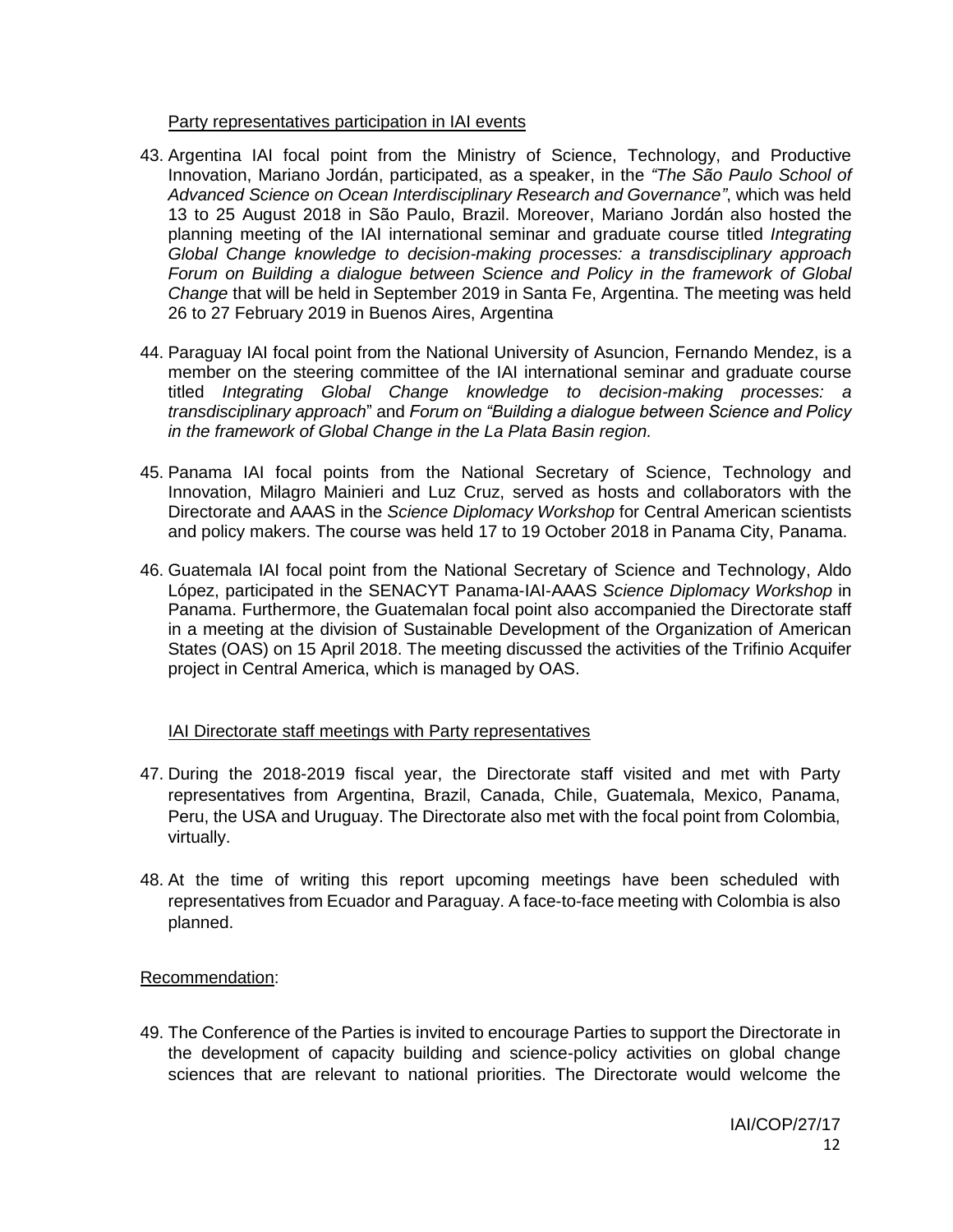development of joint-activities and further collaboration with Party representatives to strengthen the scientific and policymaking capacities of professionals from the Americas.

- 50. The Conference of the Parties is invited to support the development of the IAI Science, Technology, Policy (STeP) Fellowship Program and its implementation plan. The program will strengthen the science-policy training of early-career scientists from Latin America and the Caribbean, subject to the availability of external resources.
- 51. The Conference of the Parties is invited to encourage Parties to collaborate with the IAI Directorate, the Scientific Advisory Committee and the Science Policy Advisory Committee in the development of a new iteration of the IAI Research Internship Program. The program will offer fellowships for early-career scientists to develop a research project at prestigious national and international research centers. The Directorate successfully implemented research internship programs with Brazil's National Institute for Space Research (INPE) through the Center for Weather Forecast and Climate Studies (CPTEC), and the United States National Center for Atmospheric Research (NCAR) during the period 2006-2012. IAI Parties will be invited to nominate national institutions, or endorse institutions identified by the Directorate, to serve as research host organizations and report back at the 28th meeting of the Conference of the Parties, subject to the availability of external resources.
- 52. The Conference of the Parties is invited to support the development of future IAI Seed Grant Programs associated with capacity building activities. Seed Grant Programs have been implemented by the Directorate and has contributed to the development of transdisciplinary networks and training of young principal investigators who are now leading IAI research projects under the Science Program. Moreover, Seed Grant Programs have involved professionals from the civil society, the public and private sectors coming from all 19 Parties.
- 53. The Conference of the Parties is invited to consider adopting the draft decisions contained in the Annex to the present document.